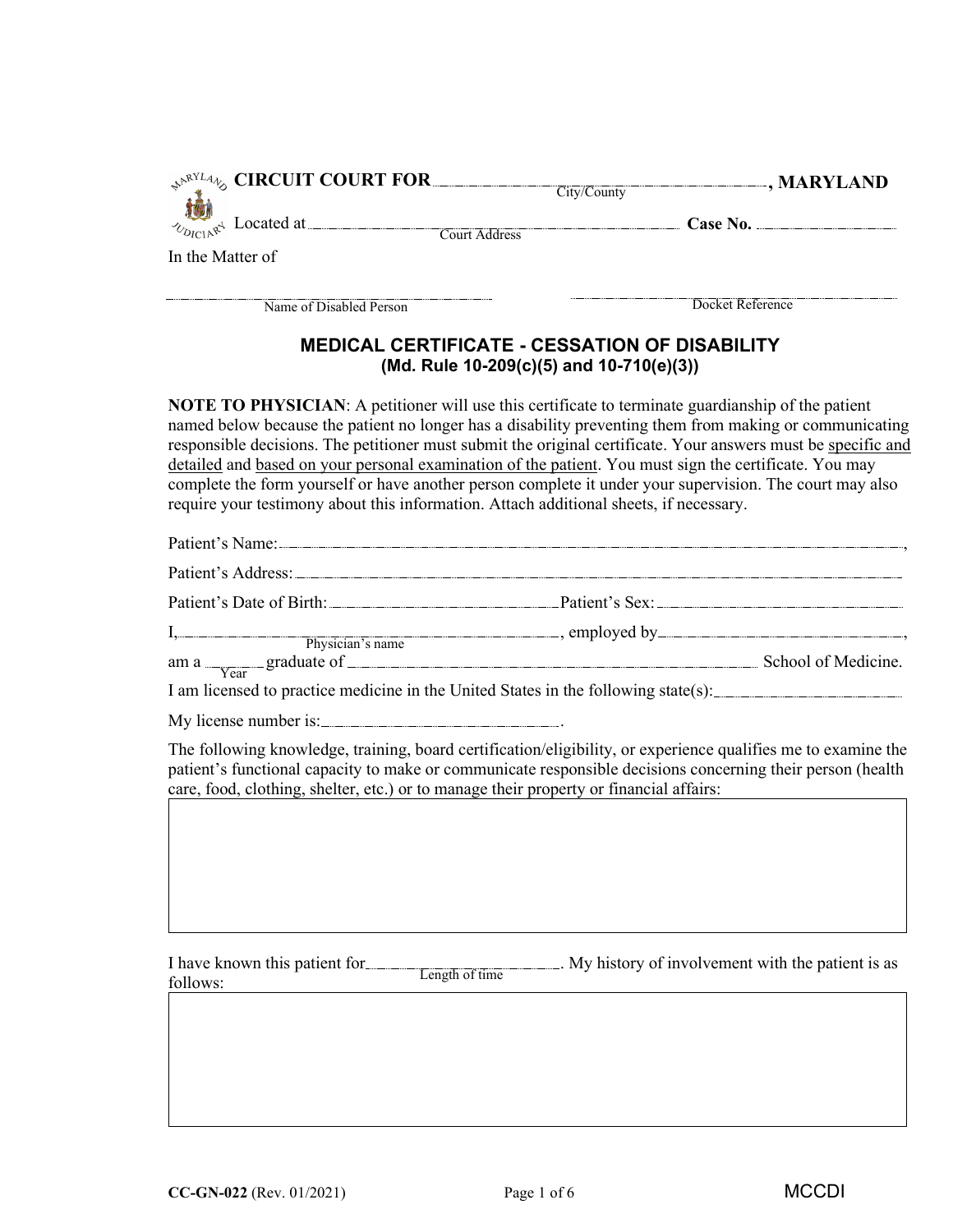| <b>Examination and Diagnosis</b>                                    |                                                                                                                                                                                                                                                                   |              |                |  |
|---------------------------------------------------------------------|-------------------------------------------------------------------------------------------------------------------------------------------------------------------------------------------------------------------------------------------------------------------|--------------|----------------|--|
| I personally examined the above-named patient                       |                                                                                                                                                                                                                                                                   |              |                |  |
| $\Box$ in person at (select all that apply):                        |                                                                                                                                                                                                                                                                   |              |                |  |
|                                                                     |                                                                                                                                                                                                                                                                   |              | Facility name  |  |
|                                                                     | on $\overline{\text{Date(s)}}$ .                                                                                                                                                                                                                                  |              |                |  |
|                                                                     |                                                                                                                                                                                                                                                                   |              |                |  |
|                                                                     |                                                                                                                                                                                                                                                                   |              |                |  |
| $\Box$ remotely, with audio and visual access to the patient, using | $Address$ , on $Date(s)$ .<br>on <u>Date(s)</u> Date(s) Bate(s) Bate(s) Bate(s) Date(s) Date(s) Bate(s) Bate(s) Date(s) Bate(s) Bate(s) Bate(s) Bate(s) Bate(s) Bate(s) Bate(s) Bate(s) Bate(s) Bate(s) Bate(s) Bate(s) Bate(s) Bate(s) Bate(s) Bate(s) Bate(s) B |              | Platform       |  |
|                                                                     | The following individual(s) assisted the patient with the virtual examination:                                                                                                                                                                                    |              |                |  |
| Full Name                                                           | Title/Relationship                                                                                                                                                                                                                                                | Phone Number | Email (if any) |  |
|                                                                     |                                                                                                                                                                                                                                                                   |              |                |  |
|                                                                     |                                                                                                                                                                                                                                                                   |              |                |  |
|                                                                     |                                                                                                                                                                                                                                                                   |              |                |  |

| The most recent examination lasted approximately Length of time . I performed or ordered the |  |
|----------------------------------------------------------------------------------------------|--|
|                                                                                              |  |
| following tests and/or procedures.                                                           |  |

I communicated with the patient in the following manner:

- $\Box$  English
- ☐ Other language or means **(explain)**:

Upon examination of the patient, I report the following findings:

# **Physical And Mental Conditions**

# **Physical conditions**

☐ None

**CC-GN-022** (Rev. 01/2021) Page 2 of 6 MCCDI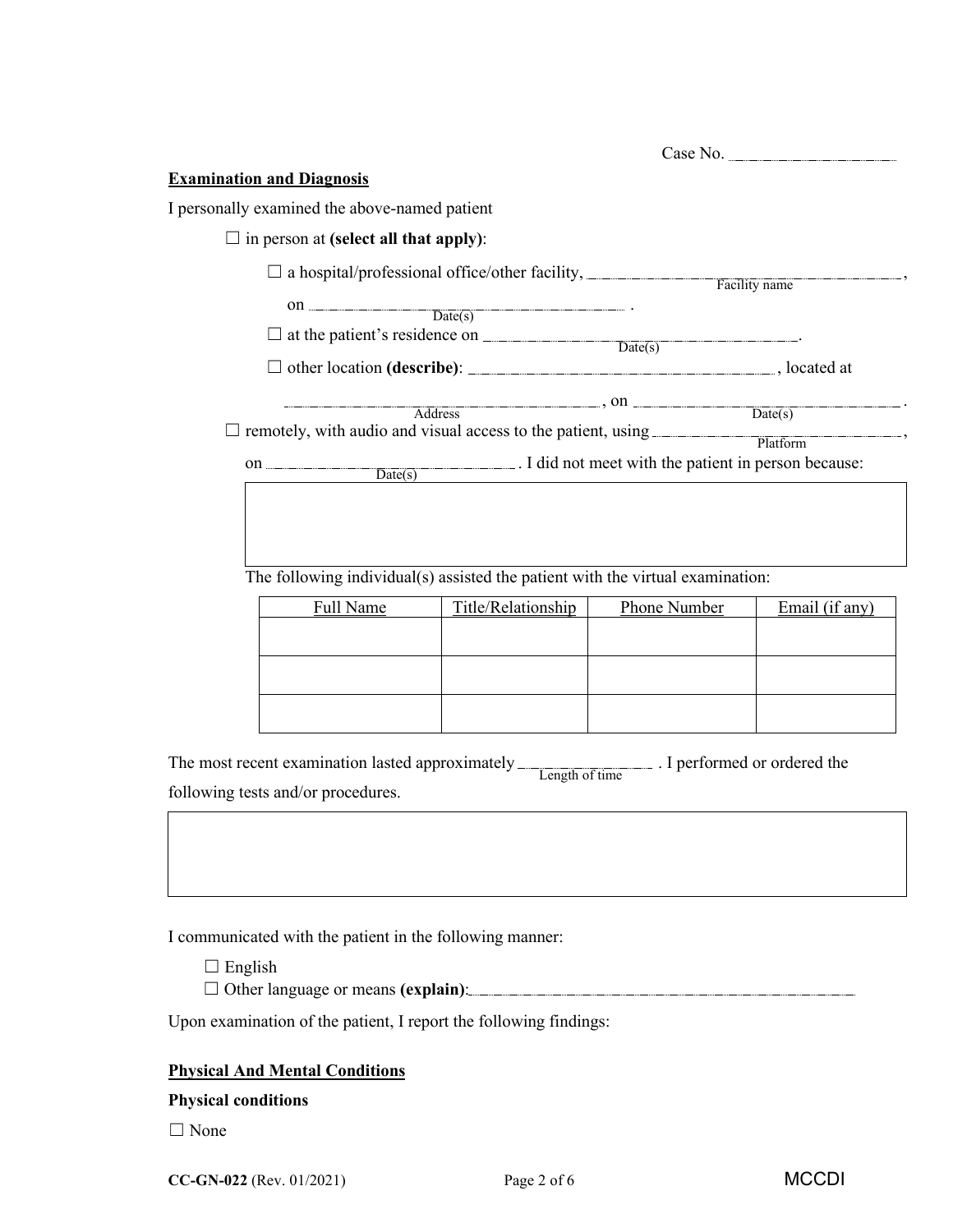Case No.

 $\Box$  The patient has the following physical diagnoses:

Overall physical health: ☐ Excellent ☐ Good ☐ Fair ☐ Poor Explain:

Overall physical health will:  $\Box$  Improve  $\Box$  Be stable  $\Box$  Decline  $\Box$  Uncertain Explain:

## **Mental conditions**

□ None

☐ The patient has the following mental (DSM-5) diagnoses **(attach additional sheets if needed)**: Diagnostic Code Description

| $\Box$ Mild $\Box$ Moderate $\Box$ Severe |
|-------------------------------------------|
|                                           |
|                                           |
|                                           |
|                                           |
|                                           |
|                                           |
| $\Box$ Mild $\Box$ Moderate $\Box$ Severe |
|                                           |
|                                           |
|                                           |
|                                           |
|                                           |
|                                           |

☐ Mild ☐ Moderate ☐ Severe

The mental diagnosis/diagnoses affect functioning as follows:

Do temporary causes of mental impairment exist?  $\Box$  Yes  $\Box$  No  $\Box$  Uncertain

If yes, have they been examined and treated?  $\Box$  Yes  $\Box$  No Explain:

Do reversible causes of mental impairment exist?  $\Box$  Yes  $\Box$  No  $\Box$  Uncertain

**CC-GN-022** (Rev. 01/2021) Page 3 of 6 MCCDI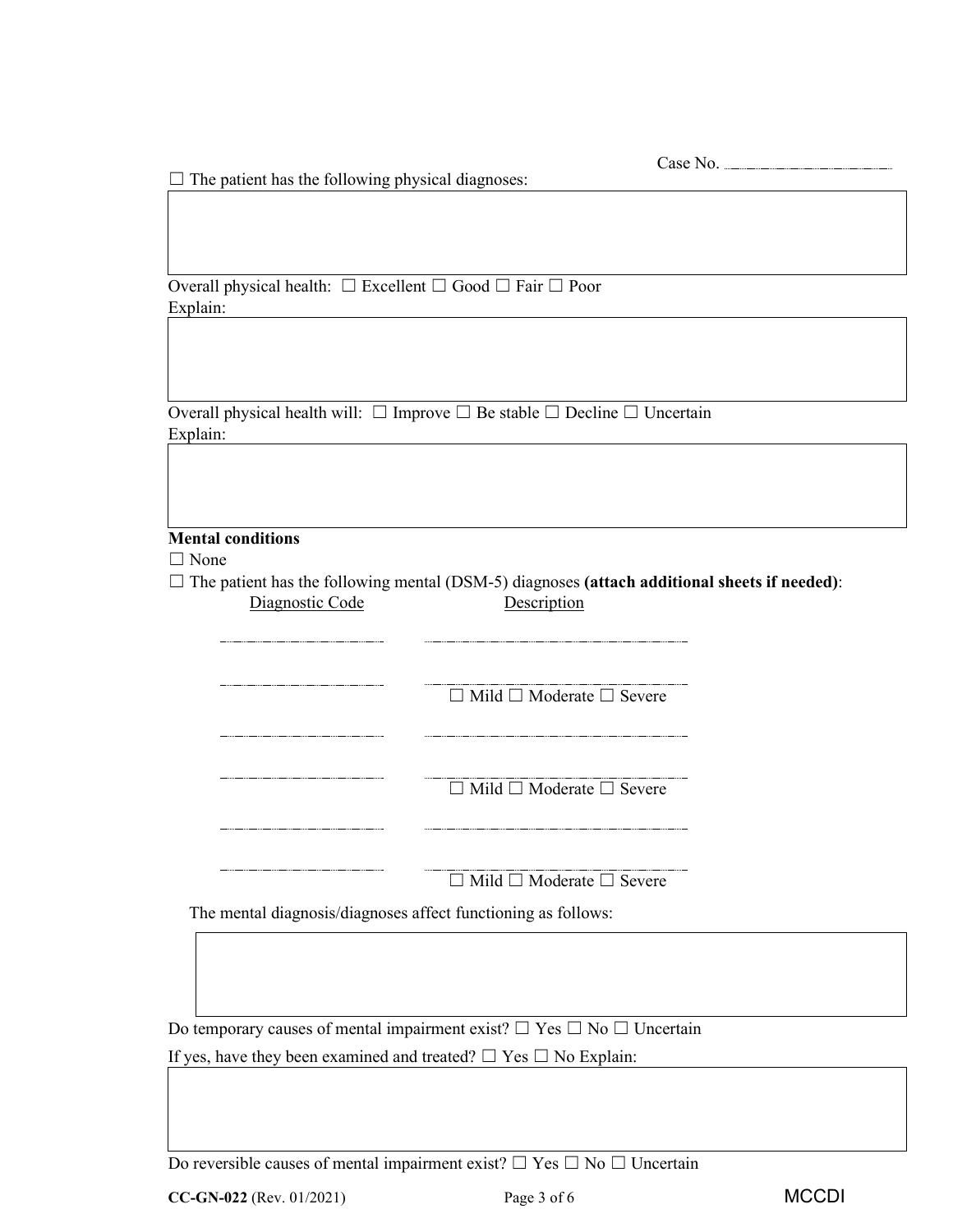|                              | If yes, have they been examined and treated? $\Box$ Yes $\Box$ No Explain: |                 |  |
|------------------------------|----------------------------------------------------------------------------|-----------------|--|
|                              |                                                                            |                 |  |
|                              |                                                                            |                 |  |
|                              |                                                                            |                 |  |
|                              |                                                                            |                 |  |
|                              |                                                                            |                 |  |
| <b>List all medications:</b> |                                                                            |                 |  |
|                              |                                                                            |                 |  |
| Name                         | <b>Purpose</b>                                                             | Dosage/Schedule |  |
|                              |                                                                            |                 |  |
|                              |                                                                            |                 |  |
|                              |                                                                            |                 |  |
|                              |                                                                            |                 |  |
|                              |                                                                            |                 |  |
|                              |                                                                            |                 |  |
|                              |                                                                            |                 |  |
|                              |                                                                            |                 |  |
|                              |                                                                            |                 |  |
|                              |                                                                            |                 |  |
|                              |                                                                            |                 |  |

#### **Reversible or temporary somatic factors**

Are there factors (hearing, vision or speech impairment, etc.) that may have limited the functional skills of the patient that could improve with time, treatment, disability accommodations, or assistive devices? ☐ Yes ☐ No ☐ Uncertain

Explain:

# **COGNITIVE FUNCTION**

**Alertness/level of consciousness** Overall impairment: ☐ None ☐ Mild ☐ Moderate ☐ Severe ☐ Non-responsive Describe below or  $\Box$  in attachment

## **Memory, cognitive, and executive functioning**

Overall impairment: ☐ None ☐ Mild ☐ Moderate ☐ Severe ☐ Non-responsive

Describe below or  $\Box$  in attachment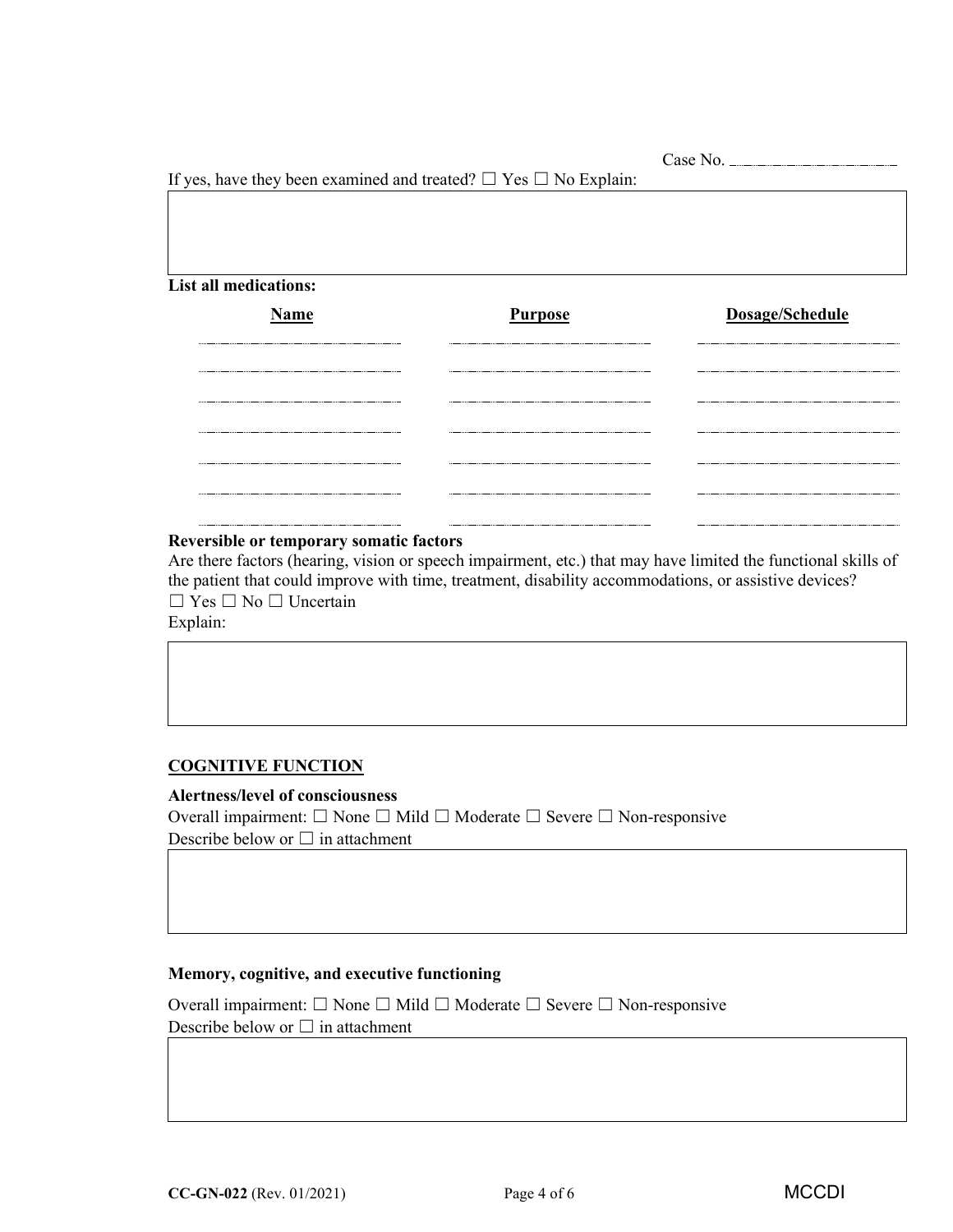Case No.

#### **Fluctuation**

| Symptoms vary in frequency, severity, or duration: $\Box$ Yes $\Box$ No $\Box$ Uncertain |  |
|------------------------------------------------------------------------------------------|--|
| Describe below or $\Box$ in attachment                                                   |  |

### **EVERYDAY FUNCTIONING**

The patient **is capable** of performing the Instrumental Activities of Daily Living (IADLs) **(select all that apply)**:

- ☐ Managing finances effectively **(select one)**: ☐without assistance ☐with assistance, specifically:
- ☐ Managing transportation needs **(select one)**: ☐without assistance ☐with assistance, specifically:
- ☐ Managing communication (e.g., telephone and mail) **(select one)**: ☐without assistance ☐with assistance, specifically:
- ☐ Managing medication **(select one)**: ☐without assistance ☐with assistance, specifically:
- ☐ Other executive functions **(describe)**:

The patient **is capable** of participating in the following civil or legal matters **(select all that apply)**:

- ☐ Signing documents **(select one)**: ☐without assistance ☐with assistance, specifically:
- ☐ Retaining legal counsel **(select one)**: ☐without assistance ☐with assistance, specifically:
- ☐ Participating in legal proceedings **(select one)**: ☐without assistance ☐with assistance, specifically:
- ☐ Other **(describe)**:

### **NEED FOR GUARDIANSHIP OF THE PERSON**

#### **(Select One)**

 $\Box$  In my professional opinion, within a reasonable degree of medical certainty, the patient (**select one**)  $\Box$  **does**  $\Box$  **does not** have a disability that prevents them from making or communicating any responsible decisions concerning their **person**.